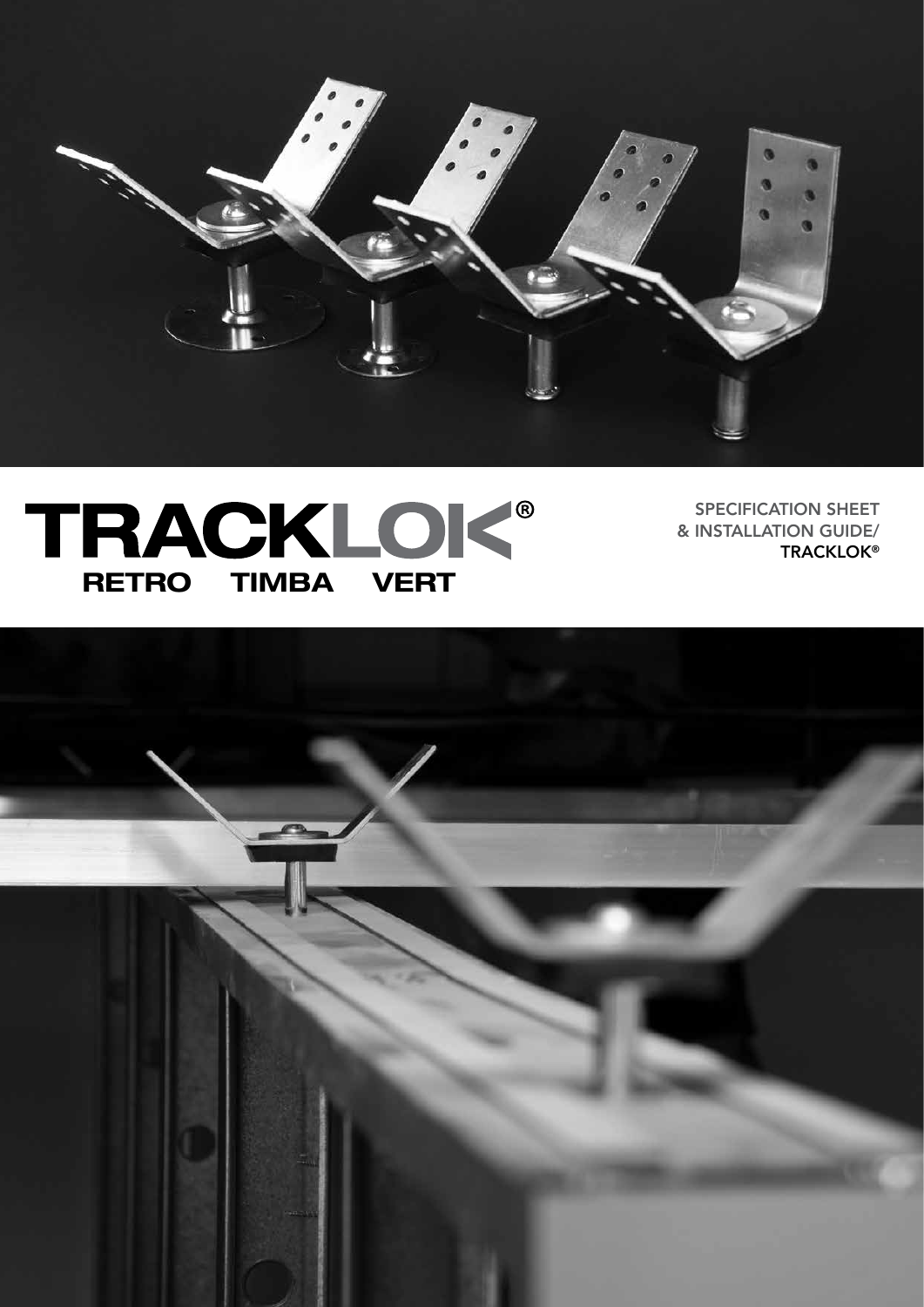## RACKLO RETRO TIMBA VERT



#### OBJECTIVES/

- Prevent injury caused by the failure of all types of internal partition wall and glazing line systems due to seismic activity or fire.
- Prevent loss of amenity caused by the behavior of all types of internal partition wall and glazing line systems during seismic activity or fire.
- Protect property and structures from physical damage caused by the failure of all types of internal partition wall and glazing line systems due to seismic activity or fire.
- Preserve ceiling manufacturers warranty by providing required seismic separation of partition and glazing lines from two-way grid.
- Prevent business interruption caused by the failure of all types of internal partition wall and glazing line systems due to seismic activity or fire.
- Create efficiencies in construction of all types of internal partition wall and glazing lines.

#### FEATURES AND BENEFITS/

- Tested with head track and full wall construction to provide confidence.
- Provides seismic separation, preserving ceiling warranty.
- Ensures validity of installers PS3.
- Tested under ULS and SLS loads to ensure longevity of performance.
- Unique design allows for 50mm of inter story drift.
- Top plate pivot points allow for 90mm of in-line wall deflection.
- Unique design allows for 20mm of wall "spring back" in ULS event.
- Patented low profile connection bolt allows for glazing clearance.
- Unit allows a 30° 60° bracing angle to mitigate service clashes.
- Unit tested to 45° off wall axis to mitigate service clashes.
- TRACKLOK® VERT allows vertical bracing to mitigate service clashes.
- TRACKLOK® RETRO allows for retro active

to affix to head track.

- TRACKLOK® TIMBA allows for bracing of timber framed walls using 10 gauge 35mm wood screws to affix to timber top plate.
- Allows for 64mm and 92mm bracing to be used, reducing waste on site.

#### COMPLIANCE/

- Complies to and provides compliance with AS/NZS 1170 and AS/NZS 4219.
- Provides compliance with NZ Building Code Clause B1 – Structure, B2 – Durability, F2 – Hazardous Building Materials.
- Contributes to compliance with NZ Building Code Clause F6 – Visibility in Escape Routes, Clause D1 – Access Routes.

#### APPLICATIONS/

- Importance Level 2, 3 and 4 Buildings
- Hospitals
- Commercial Interiors
- Schools

#### INSTALLATION/

Must be installed in accordance with manufacturers specification and within the parameters of AS/NZS1170. Install sheets are available online and in every box of TRACKLOK® | TRACKLOK® RETRO | TRACKLOK® TIMBA | TRACKLOK® VERT. Partition walls must be installed as per manufacturers recommendation. Create a minimum clearance of 10mm from unit to ceiling tile and/ or grid. Installation at centres and configurations as referenced in set out sheets. Set out sheets cover standard partitioning requirements; construction outside of available set out sheet information will require consultation and approval. Approved seismic fixings to be used for attachment to structure over. Architect and/or Structural engineer and relevant regulatory bodies must approve variations of installation. Bracing material must be fixed with 10-gauge drill point wafer head tech screws. Steel bracing material must be 64mm .50 - .55 BMT or 92mm .50 - .55 BMT. Although all aluminum head track with a material thickness of 1.3mm – 1.8mm is acceptable for use, we do not take responsibility or liability for performance of, or installation

of partition or glazing head track. Use of .55BMT steel track, as head section is not permitted under this specification. Installation is required 100mm – 300mm from the end of blade walls. T section walls are deemed self-supporting requiring unit to be placed at distance specified by the set out sheets. The unit must not be deformed or altered in any way. Ceiling void heights over 2.0 meters require stud bracing to be boxed. Continuous head track over door requires unit to be installed on latch side, broken head track over door requires units to be installed on latch side and hinge side. Tenancy changes requiring walls to be moved require new units to be installed.

#### LIMITATIONS/

For interior application only. Designed to secure standard steel, aluminum and timber partition walls and glazed walls. Not applicable for supporting walls constructed from concrete, tilt slab or block. Structural engineer and regulatory body must seismically approve configurations outside of specifications. The unit and or bracing material must not be used as an anchor point or fixing point by associated trades. Use of this product does not increase the seismic load capacity of installed ceiling grid.

#### NOTICE/

We shall not be liable for incidental and consequential damages, directly or indirectly sustained, nor for any loss caused by application of these goods not in accordance with current printed instructions or for other than intended use. Our liability is expressly limited to replacement of defective goods. Any claim shall be deemed waived unless made in writing to us within thirty (30) days from the date it was or reasonably should have been discovered.

The information presented is correct to the best of our knowledge at the date of issuance. Because codes continue to evolve, check with a local official prior to designing and installing. Other restrictions and exemptions may apply.

installation using 10 gauge wafer tech screws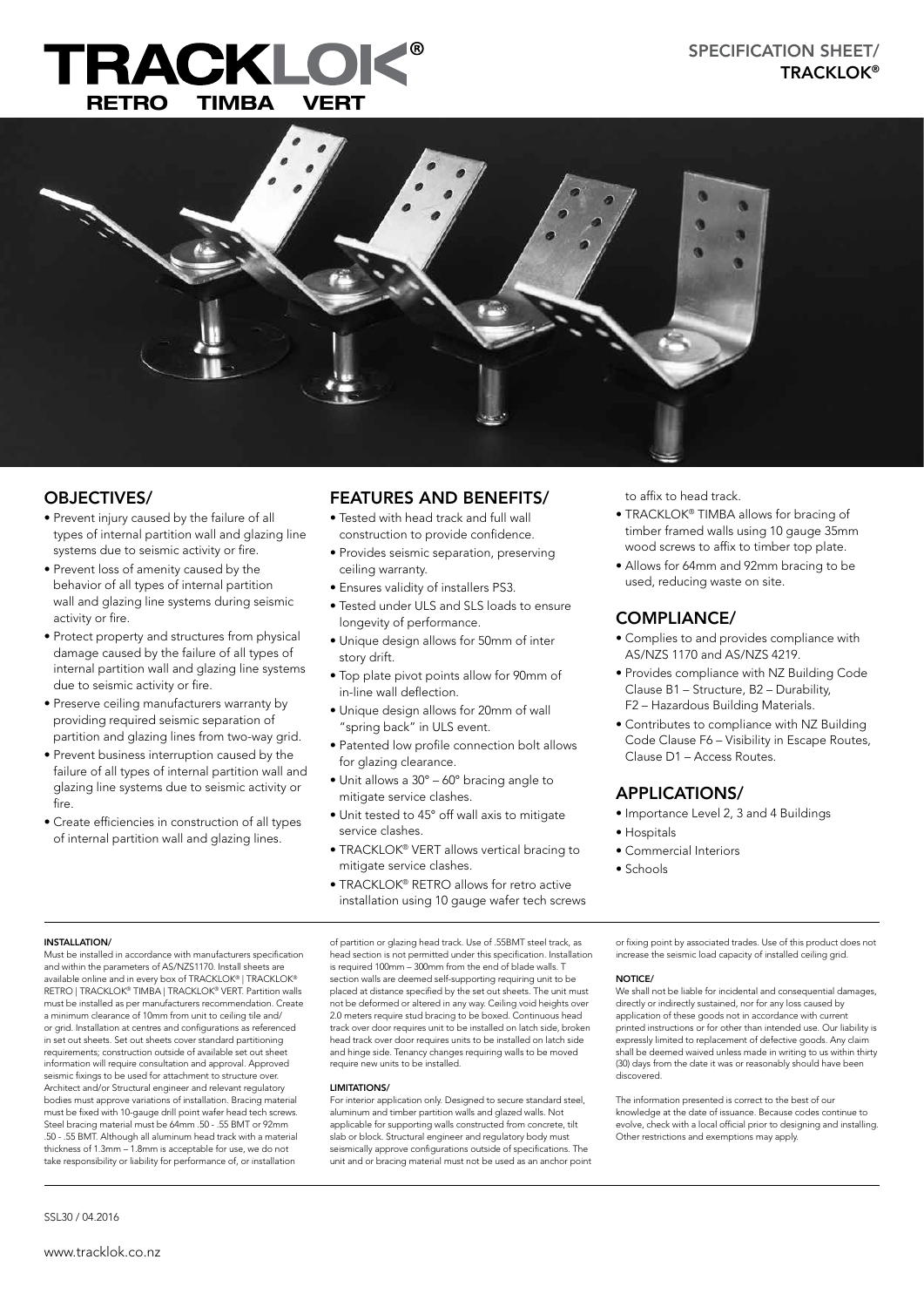









AUCKLAND/ all levels WELLINGTON/ up to 3.0m above ground CHRISTCHURCH/ up to 6.0m above ground

#### **NOTES**

1/ Height (m) is to floor above partition.

- 2/ Spacings based on horizontal load < 0.75 kN/m
- 3/ Allows for 50mm of inter story drift.
- 4/ For wall heights up to 3.0m.
- 5/ For wall weights up to 40kg per m2.

#### CHART ONE/



STRAIGHT WALLS WITH NO RETURN WALLS

WELLINGTON/ from 3.0m to 9.0m above ground CHRISTCHURCH/ above 6.0m from ground

#### **NOTES**

1/ Height (m) is to floor above partition.

- 2/ Spacings based on horizontal load < 1.20 kN/m
- 3/ Allows for 50mm of inter story drift.
- 4/ For wall heights up to 3.0m.
- 5/ For wall weights up to 40kg per m2.

#### CHART TWO/



STRAIGHT WALLS WITH NO RETURN WALLS

WELLINGTON/ above 9.0m from ground

#### NOTES

- 1/ Height (m) is to floor above partition.
- 2/ Spacings based on horizontal load < 1.60 kN/m
- 3/ Allows for 50mm of inter story drift.
- 4/ For wall heights up to 3.0m.
- 5/ For wall weights up to 40kg per m2.

#### CHART THREE/

BRACING BETWEEN RETURN WALLS

For wall weights heavier than 40kg per m2 and for Importance Level 3 and 4 Buildings please contact TRACKLOK® Ltd.